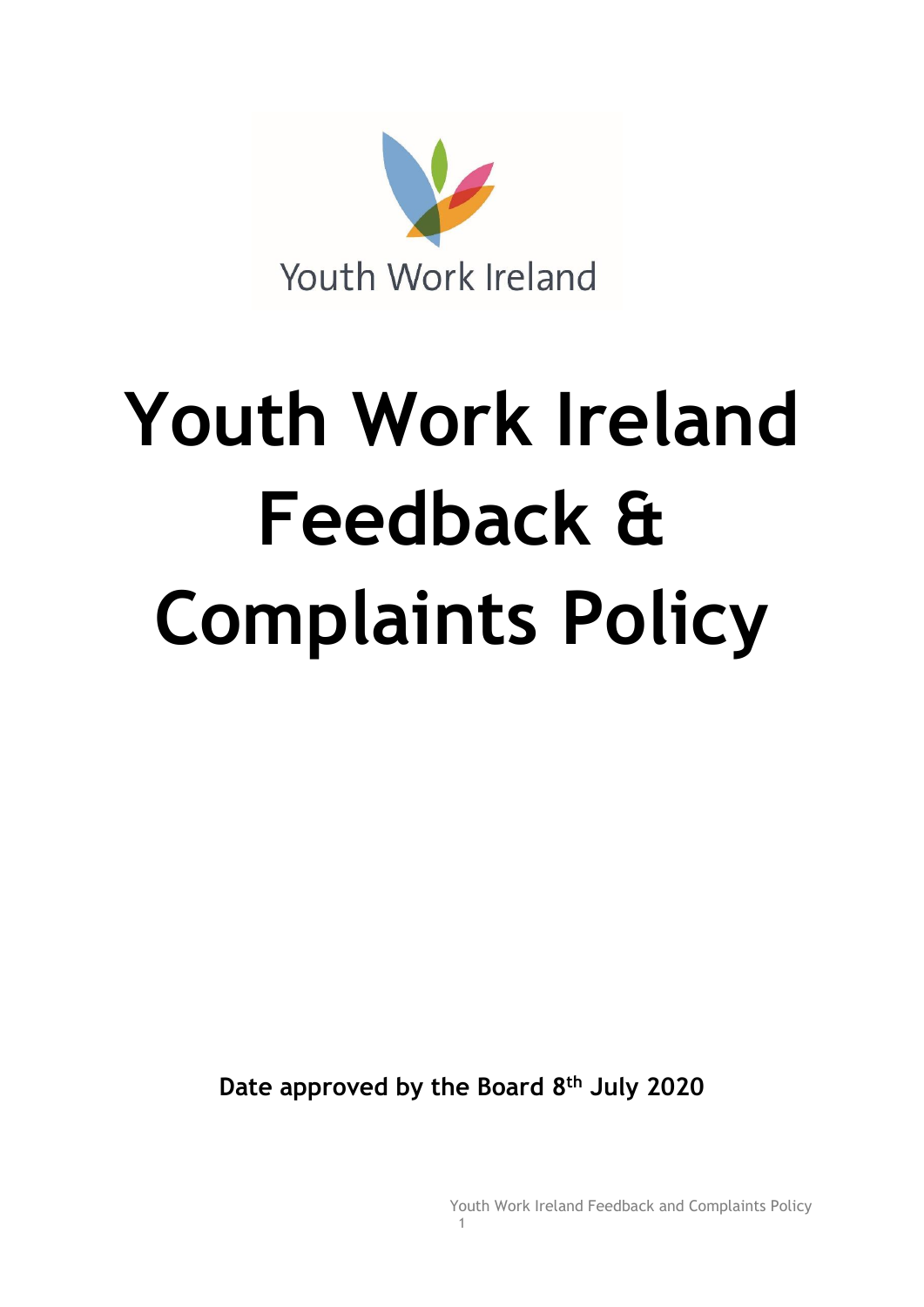# **Contents**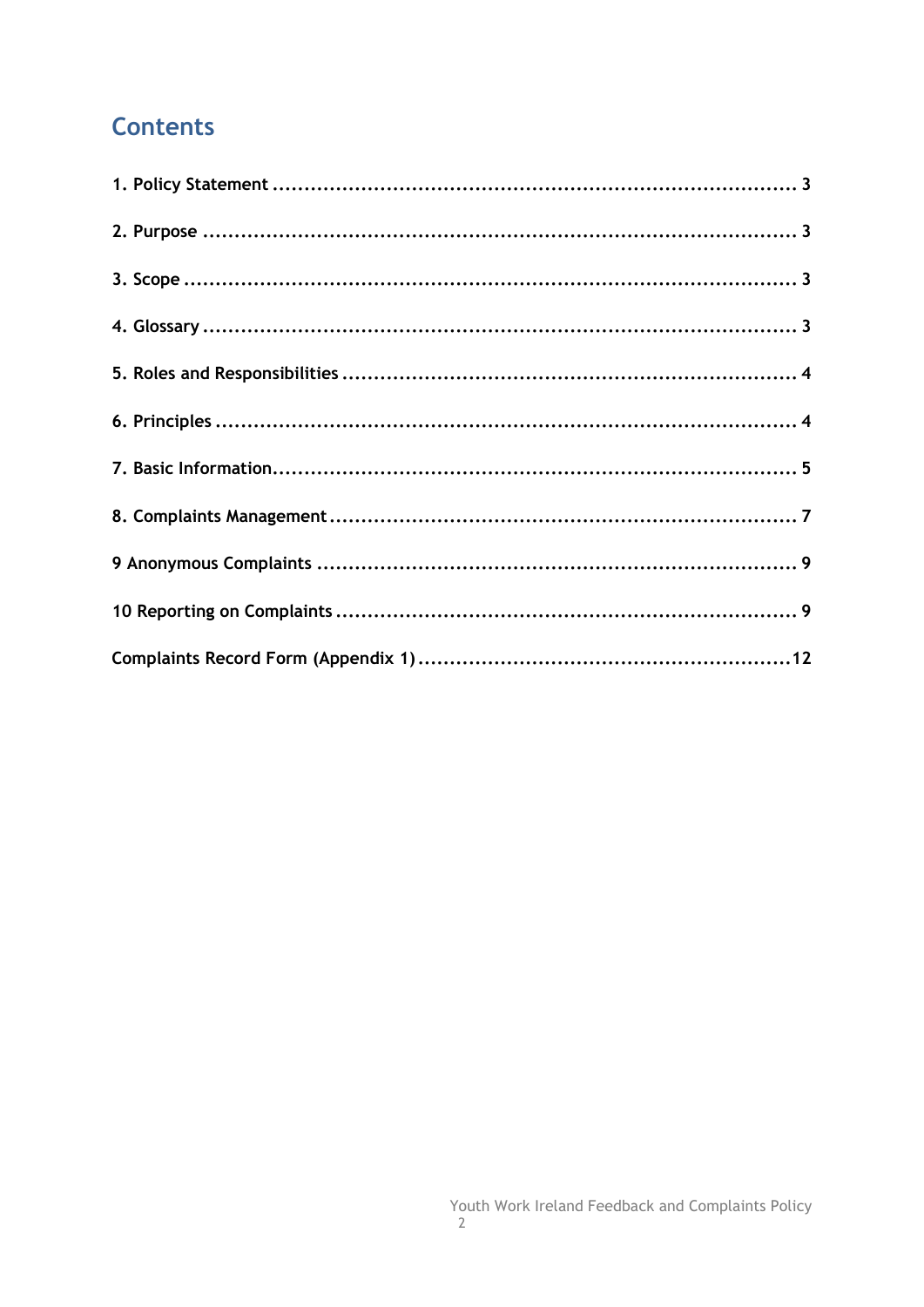## <span id="page-2-0"></span>**1. Policy Statement**

1.1. Youth Work Ireland is open to feedback both positive and negative. We are committed to taking seriously any complaint that concerned individuals have about our activities and equally we welcome suggestions and observations that can lead to learning and improvements.

## <span id="page-2-1"></span>**2. Purpose**

2.1. This policy is intended to ensure that all complaints are taken seriously and addressed in an appropriate and professional manner.

## <span id="page-2-2"></span>**3. Scope**

3.1. This policy covers all actions to be taken in respect to a complaint by a concerned individual. Complaints can be made against any aspect of Youth Work Ireland National Office's activities.

PLEASE NOTE: Any complaint concerning affiliated Clubs or Member Youth Services (MYS) that are part of the Youth Work Ireland Federation must be addressed to the local club and/or the Member Youth Services.

Youth Work Ireland is a Federation of 21 Member Youth Services. Most of these members have local voluntary Youth Clubs affiliated to them. Complaints in relations to clubs should in the first instance be taken up directly to the leadership in the club. If the result of this is not satisfactory, the complaint should be made to the local relevant regional Member Youth Service. If full resolution is not found at this level the matter can then be referred to the National Office.

Only complaints specifically in relation to National Office activities should be made directly to National Office in the first instance.

3.2. This policy applies to all staff members and to representatives from other agencies currently working for Youth Work Ireland National Office.

## <span id="page-2-3"></span>**4. Glossary**

4.1. **Complaint:** means a complaint about any action of the organisation that:

A. in the view of the individual logging the complaint, is unsatisfactory or unacceptable

B. adversely affects the person by whom or on whose behalf the complaint is made

For the avoidance of doubt, complaints may only be made in respect of actions which have already been taken.

4.2. **Concerned individuals:** Includes anyone who is directly affected by the actions of the organisation but excludes anyone who works for the organisation either in a paid or voluntary capacity, such as staff members or volunteers. These groups should use internal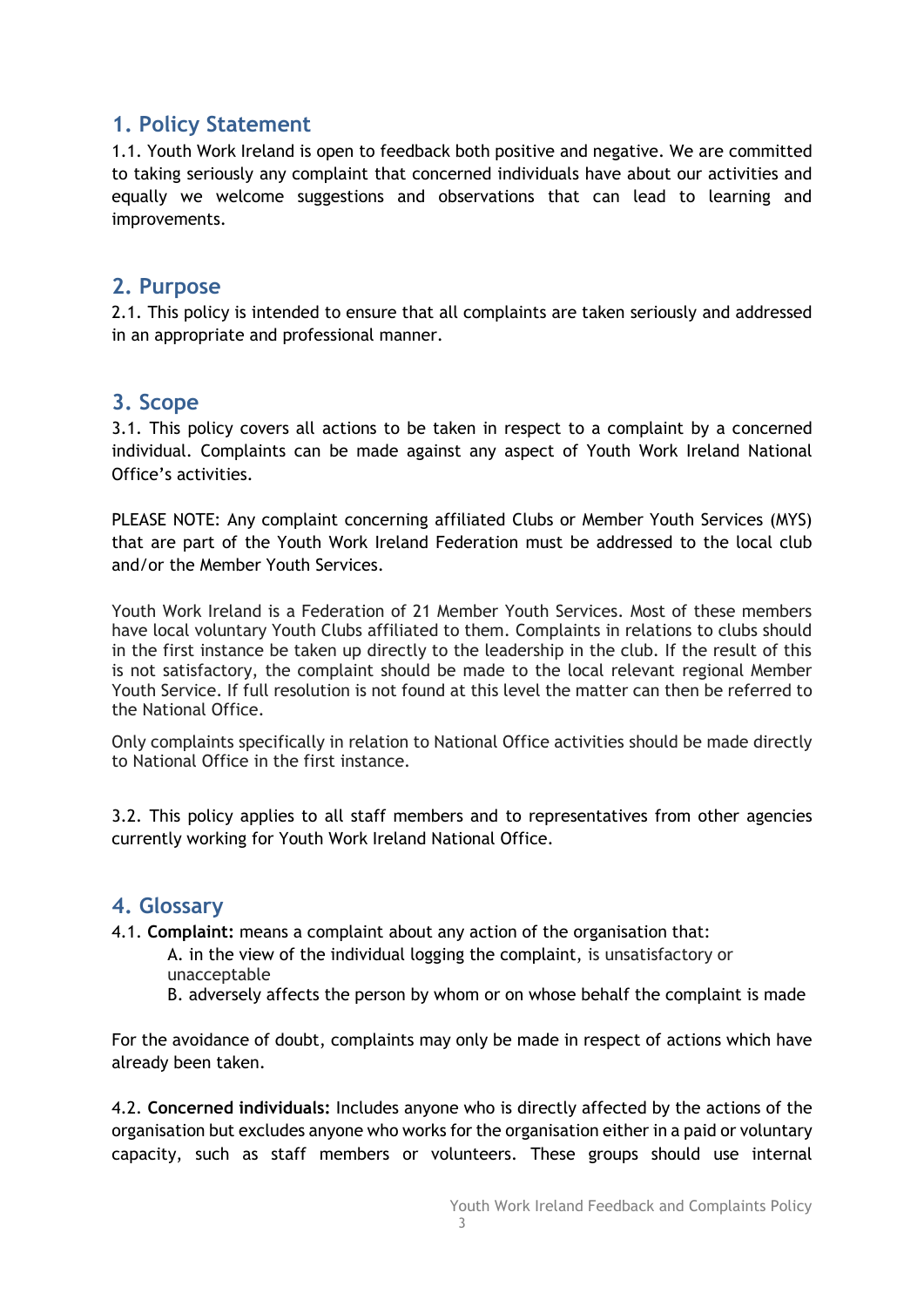management structures and / or the organisation's grievance procedure in the event that they wish to complain about a decision affecting them.

Member Youth Services wishing to bring up either feedback or a complaint to the National Office should use the dispute resolution mechanisms outlined in the Membership Charter. Clubs should go through the local resolution process of the MYS they are affiliated with.

4.3. **Staff member:** is construed broadly, and includes, for the purposes of this policy: staff members, volunteers, interns and temporary staff.

4.4. **Organisation:** Youth Work Ireland National Office

## <span id="page-3-0"></span>**5. Roles and Responsibilities**

## **5.1.1 National Office Management are responsible for:**

5.1.1. Ensuring all staff members are aware of this policy and are able to advise concerned individuals on same.

5.1.2. Ensuring that all complaints received are handled in line with this policy.

5.1.3. Regularly monitoring the number, nature and outcome of complaints as part of the continuous quality improvement process.

5.1.4. Appointing a Complaints Officer to fulfil the duties outlined in this procedure.

5.1.5. Ensuring that the Complaints Policy information is readily available to the public such as being easy to find and read on the website

5.2. **All staff members, after appropriate training and information is received, are responsible for:**

5.2.1. Ensuring that concerned individuals are made aware of the complaints policy as appropriate

5.2.2. Assisting concerned individuals to make a complaint as outlined in this policy when requested to do so

5.2.3. Following all other steps regarding complaints as outlined in this policy

## <span id="page-3-1"></span>**6. Principles**

6.1. All complaints should be dealt with promptly, and within the timescales outlined.

6.2. Complaints should be resolved as quickly and efficiently as possible in the circumstances.

6.3. Complainants should be told what will happen with their complaint: next steps, timeframe, appeal options etc

6.4. Complainants should be supported and given appropriate assistance throughout the procedure. They should be given the opportunity to be supported by an advocate. For the purposes of this policy an advocate is taken as being anyone who has the complainant's written permission to complain on their behalf, excluding staff members. A parent or guardian may complain on behalf of a child.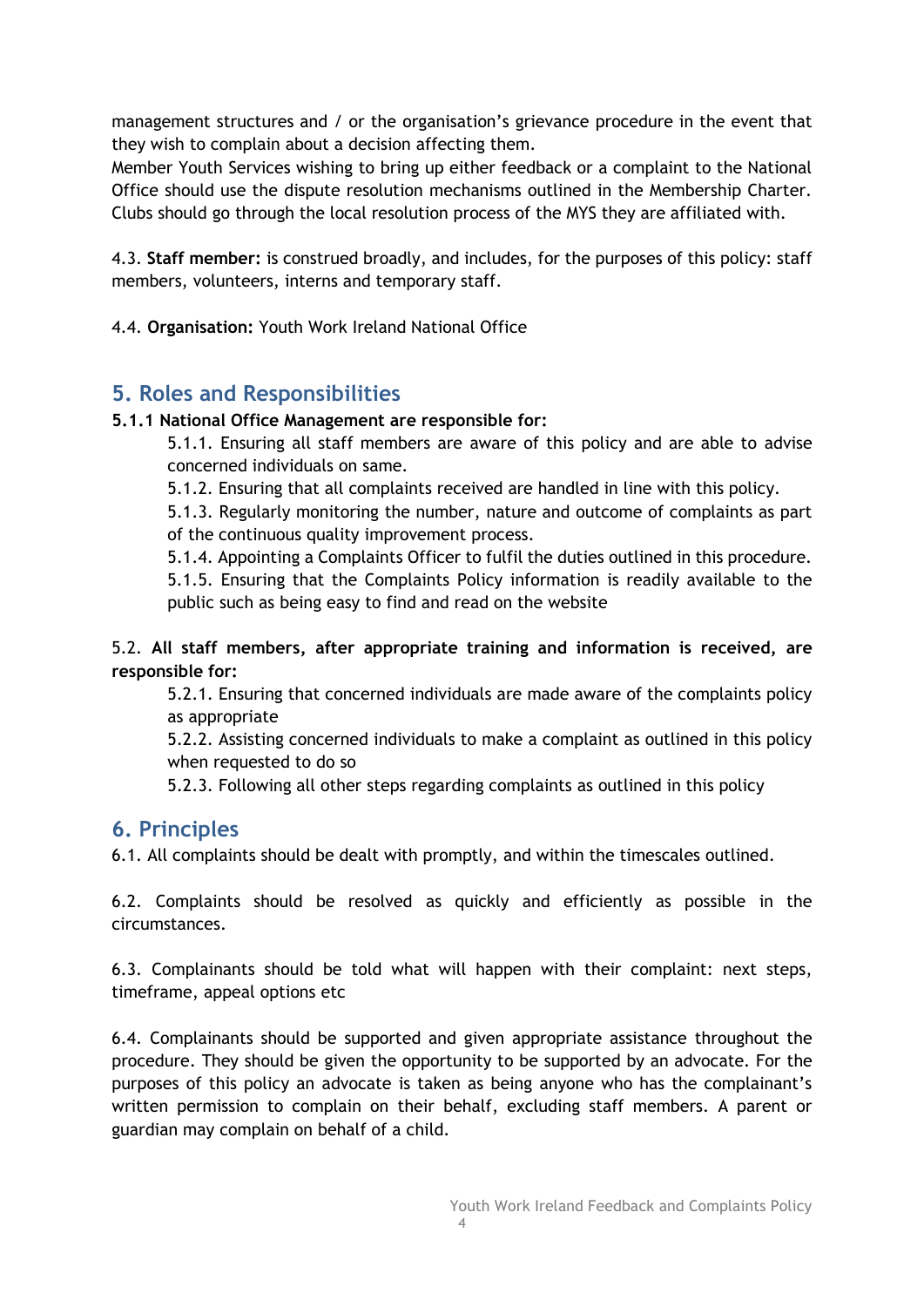6.5. The complaints procedure should be well publicised. A template is included in Appendix I of this policy document and should be displayed prominently in the National Office and on the website [www.youthworkireland.ie.](http://www.youthworkireland.ie/)

6.6. All complaints must be properly recorded. The Complaints Officer is responsible for ensuring that complaints are properly dated, recorded and signed by the complainant, the staff member recording the complaint and the Complaints Officer. Alterations to the complaint should be recorded, signed and dated.

6.7. A complaints file must be maintained and regularly monitored by the Complaints Officer.

## <span id="page-4-0"></span>**7. Basic Information**

## **Who can make a complaint?**

7.1. Anyone who is a concerned individual for the purposes of 4.2

7.2. An advocate may also complain on a concerned individual's behalf provided they have the concerned individual's written consent.

7.3. A parent / guardian may complain on behalf of a child.

## **What can they complain about?**

7.4. Any action of Youth Work Ireland's National Office that has directly affected them. This might include:

7.4.1. The manner in which the organisation has treated them

7.4.2. The actions of a specific member of staff

## **How can complaints be made?**

7.5. Complaints may be made in any form. However, once a complaint moves to Stage 2 (see Section 8, below), it must be recorded in writing.

## **Acknowledgement of written complaints**

7.6. Youth Work Ireland National Office will make every effort possible to notify the complainant in writing within 15 working days of a written complaint being received:

7.6.1 That the complaint has been so received

7.6.2 An outline of the steps that the organisation proposes to take in investigating the complaint

7.6.3 A proposed time limit for the completion of the investigation

7.6.4 A contact person for the complainant

## **Complaints involving staff**

7.7. If the complaint is about a member of staff, the complainant should in the first instance contact said staff member and seek direct resolution. If a satisfactory resolution isn't reached or if the complainant feels it is unsafe to reach out for direct resolution, then the complainant should contact the staff member's line manager. The next recourse is to be referred to the Complaints Officer and to place a written complaint with him/her. Further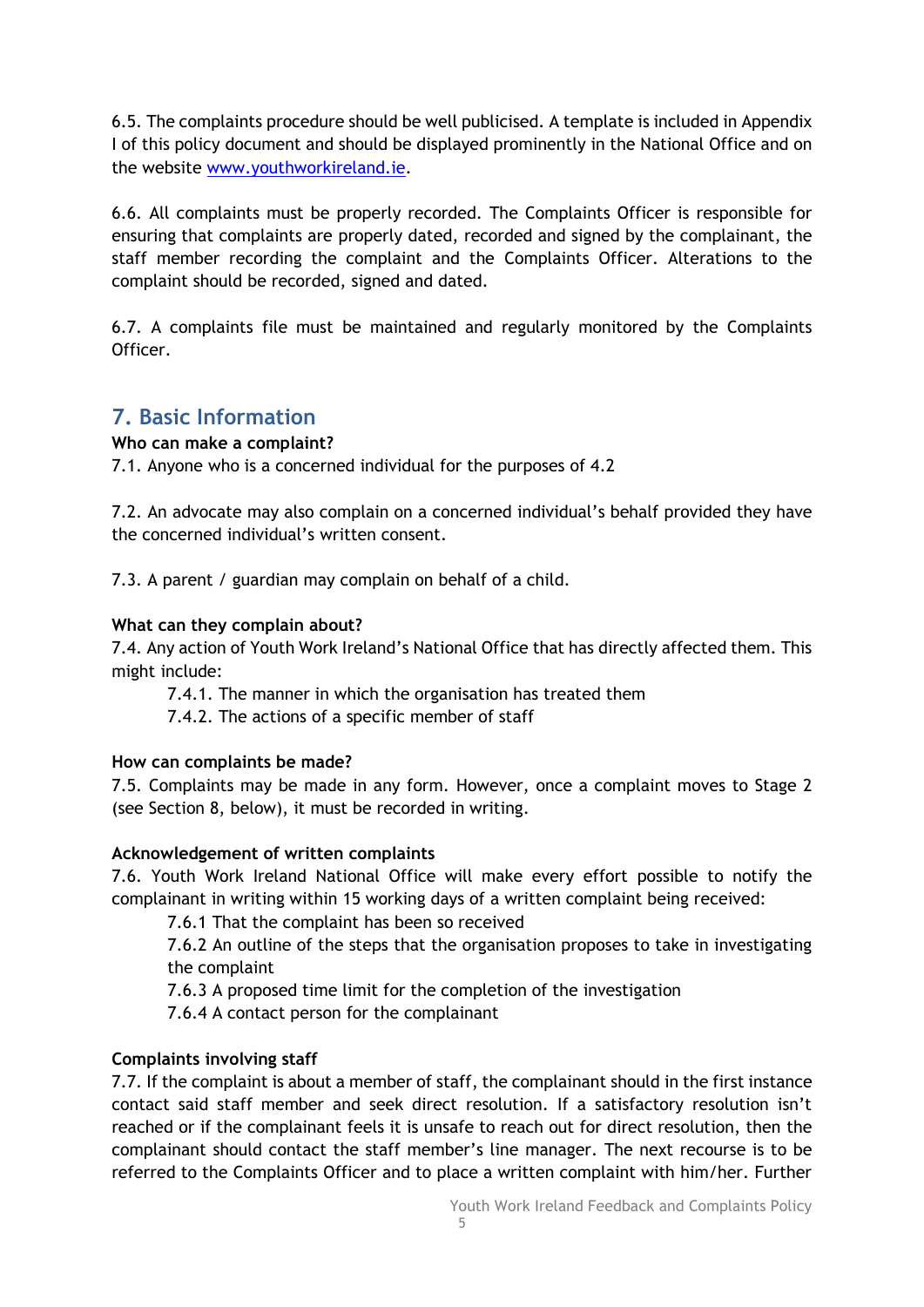recourse, in the unlikely event of this being necessary, is with the CEO, or with a board member in the event of the complaint being against the CEO.

At any stage when the complainant feels it is necessary to move to a written complaint, he or she

7.7.1. may be supported to put the complaint in writing

7.7.2. will be told that the staff member will be notified of the complaint against them

7.7.3. will be told that their complaint will be acknowledged as per section 7.6.1

#### **What are the time limits for complaints?**

7.8. A complaint must be made within 12 months of the date of the action giving rise to the complaint or within 12 months of the complainant becoming aware of the action giving rise to the complaint.

7.8.1. The Complaints Officer may decide to extend the time limit for making a complaint if in their opinion special circumstances make it appropriate to do so. Special circumstances may include but are not limited to the following:

7.8.1.1. If the complainant is ill or bereaved

7.8.1.2. If new relevant, significant and verifiable information relating to the action becomes available to the complainant

7.8.1.3. If it is considered in the public interest to investigate the complaint 7.8.1.4. If the complaint concerns an issue of such seriousness that it cannot be ignored

7.8.1.5. Diminished capacity of the complainant at the time of the experience e.g. mental health, critical/long-term illness

7.8.1.6. Where extensive support was required to make the complaint and this took longer than 1 month

7.8.2. The Complaints Officer must notify the complainant of the decision to extend /not extend the time limits within 15 working days

## **Are there any matters excluded from the complaints process?**

7.9. A person is not entitled to make a complaint about any of the following matters:

7.9.1. A matter that is or has been the subject of legal proceedings before a court or tribunal;

7.9.2. A matter that could prejudice an investigation being undertaken by the Garda Síochána;

7.9.9. A matter that has been brought before any other complaints procedure established under an enactment.

#### **Redress**

7.10. Youth Work Ireland states that

7.10.1. Redress should be consistent and fair for both the complainant and the staff member (or the National Office as a whole as the case may be) against which the complaint was made.

7.10.2. Youth Work Ireland will offer forms of redress or responses that are appropriate and reasonable where it has been established that a measurable loss, detriment or disadvantage was suffered or sustained by the claimant personally.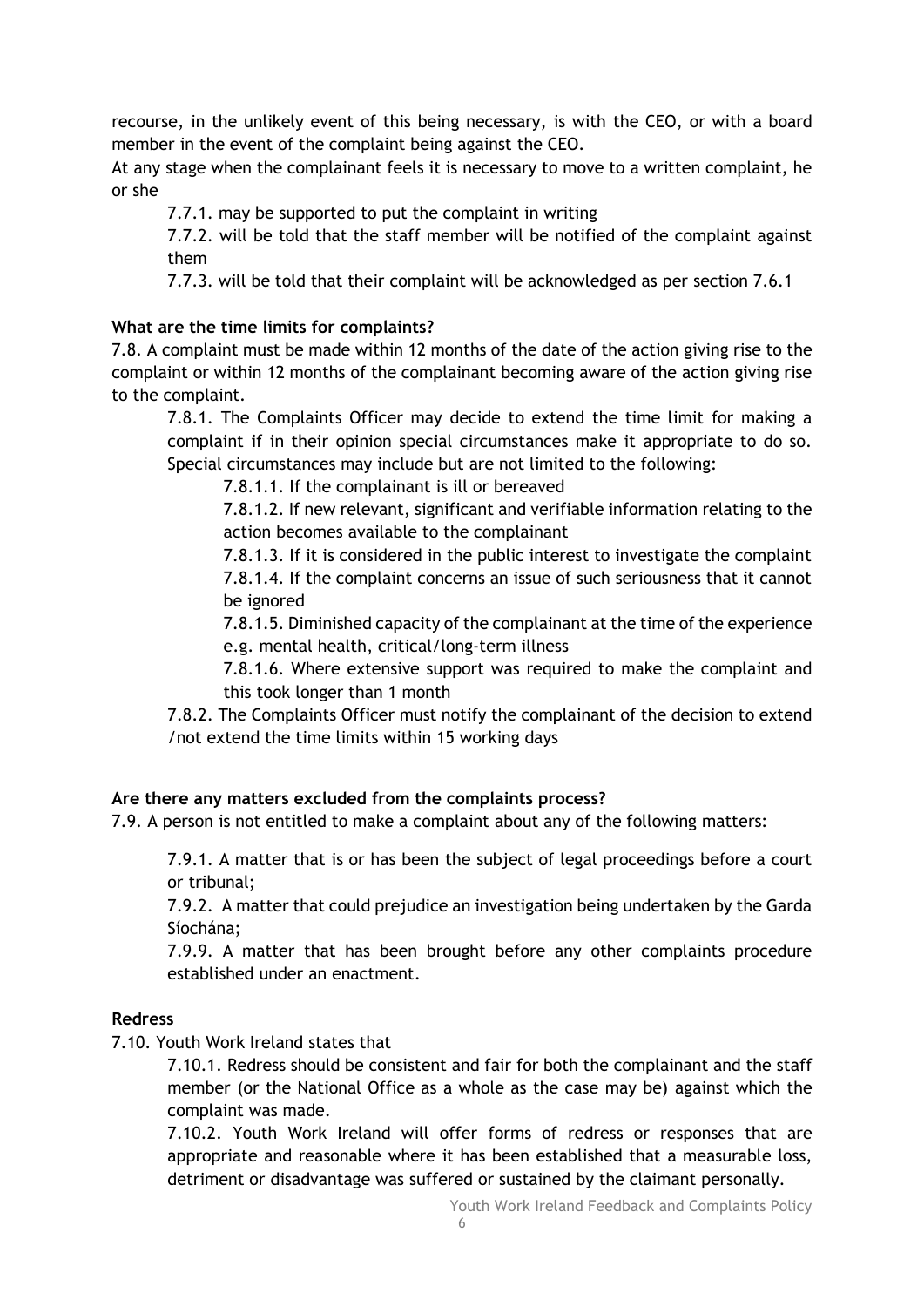## 7.10.3. This redress could include:

- Apology
- Explanation
- Refund
- Admission of fault
- Change of decision
- Replacement
- Correction of misleading or incorrect records
- Technical or financial assistance
- Recommendation to make a change to a relevant policy or activity

## <span id="page-6-0"></span>**8. Complaints Management**

We hope that most problems could be resolved by simply getting in touch with the member of staff responsible for the action that the complainant refers to, or their Line Manager. However, if a person is not satisfied that the problem has been resolved or handled to their satisfaction, they are entitled to make a formal written complaint. To re-iterate the scope of this procedure strictly concerns the National Office and not the MYS or clubs.

There are 4 stages to the complaints procedure:

- **Stage 1 - Direct resolution with the staff member**
- **Stage 2 - Resolution with their line manger**
- **Stage 3 – Written complaint to the YWI Complaints Officer**
- **Stage 4 – Youth Work Ireland Board for appeal**

## 8.1. **Stage 1 - Direct resolution with the staff member**

8.1.1. If it has been established that the area of work where a problem occurred is managed by Youth Work Ireland National Office then the complainant should inform the staff member responsible. The staff member will make every effort to resolve the problem at this first point of contact. The staff member may seek assistance from their line manager at this stage in resolving the problem.

## **Stage 2 - Direct resolution with the staff member's line manager**

8.1.2. In the event that the problem cannot be resolved in this way it can be take to the line manager, but if this also fails then it must be recorded as a formal written complaint to be progressed further.

## 8.2. **Stage 3 - Managing a written complaint**

## 8.2.1. **Informal resolution of a complaint**

8.2.1.1. The Complaints Officer, taking into account the nature and circumstance of the complaint, may seek the consent of the complainant to finding an informal resolution by the parties concerned.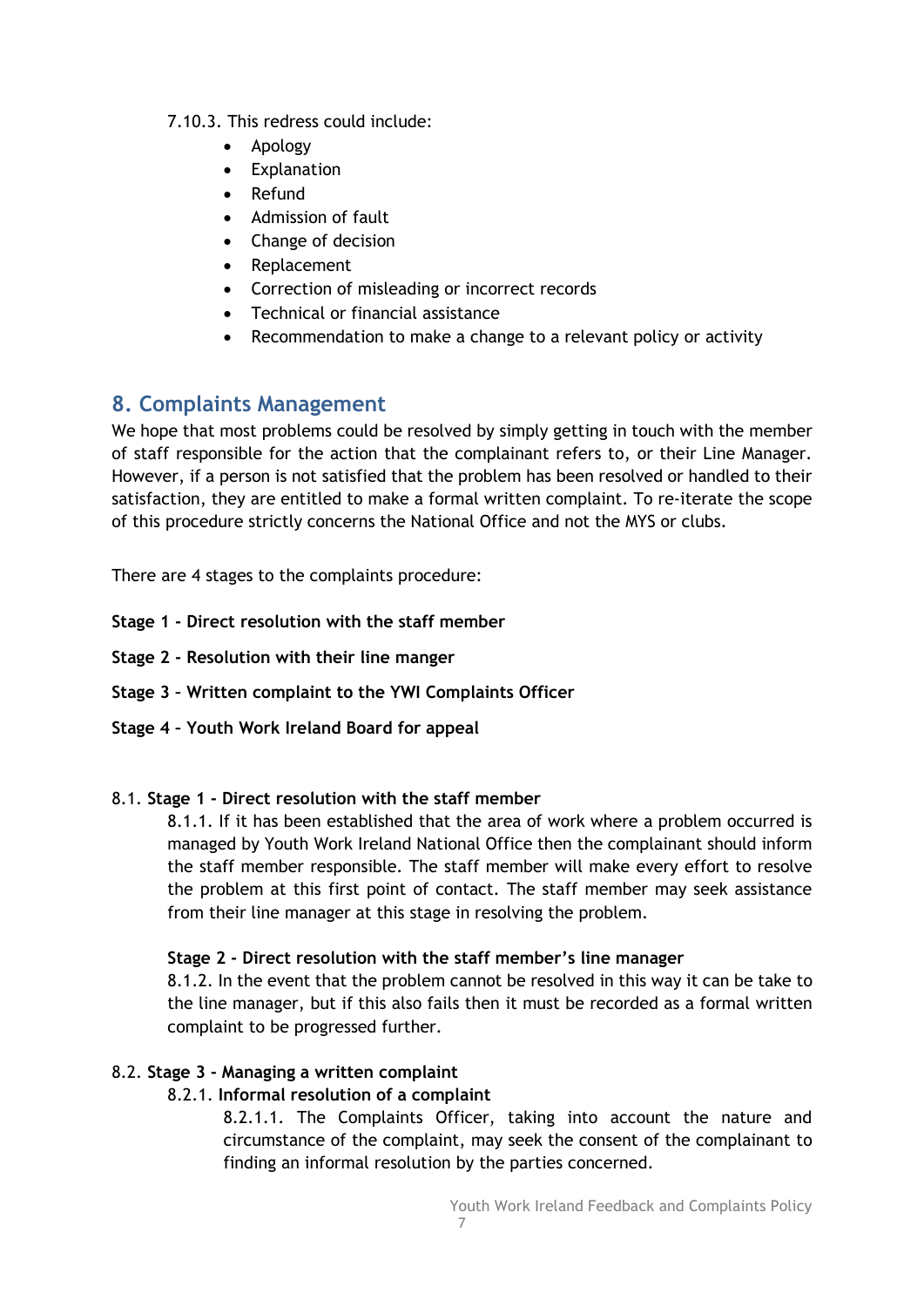8.2.1.2. Where an informal resolution is not applicable or not successful, the Complaints Officer will initiate a formal investigation.

## 8.2.2. **Formal resolution of a complaint**

8.2.2.1. The complaint should be reviewed by the Complaints Officer, to confirm that they are in possession of a written record of the complaint which is signed and dated by the complainant, which contains all of the required information, and which clearly sets out the nature of the complaint, why the initial response was unsatisfactory and what the complainant would like to see happen next.

8.2.2.2. The Complaints Officer will write to the complainant in line with 7.6. 8.2.2.3. The Complaints Officer will investigate the complaint and may draw on appropriate expertise as required for example a lawyer, Health & Safety Officer, Compliance Officer, Data Protection Officer etc .

8.2.2.4. The complainant and any third parties involved will be given the opportunity to discuss the complaint with the Complaints Officer.

8.2.2.5. The Complaints Officer will endeavour to complete an investigation of the complaint within 30 working days of acknowledging the complaint. If this is not possible, within 30 working days of acknowledging the complaint, the complainant must be informed of the delay and given an indication of the time it will take to complete the investigation. The complainant and relevant third parties must be updated every 20 working days.

8.2.2.6. Where the investigation passes the 30 working days timeframe, the complainant must be informed of the delay and the Complaints Officer must endeavour to complete the investigation within 6 months.

8.2.2.7. Where deadlines are not met, the complainant must be informed that they can chose to move to stage 4 of the complaints management process 8.2.2.8. The Complaints Officer will inform the complainant and any relevant third parties of the outcome of the investigation in writing. The letter must state whether the complaint has been upheld, and whether any further action will be taken.

8.2.2.9. If the complainant is not satisfied with the outcome of the investigation, they should be informed of the Stage 4 Appeal process.

## **8.4 Stage 4 – Youth Work Ireland Board Appeal**

8.4.1 Where a complainant is not satisfied with the outcome of an investigation, the complainant may request a review of the complaint by the Board of Youth Work Ireland.

8.4.2 All requests for reviews should be addressed to the Chair of the Board who will endeavour to acknowledge the complaint within 15 working days and do everything he or she can to resolve it within another 15 working days. If this is not possible, he or she will explain why and provide a new deadline.

8.4.3 The Chair will review the processes used to carry out the investigation of the complaint and the findings and recommendations made post-investigation.

8.4.5 The Chair will either up-hold, vary or make a new finding and recommendation.

NB: The Youth Work Ireland Chair of the Board can be contacted via the National Office.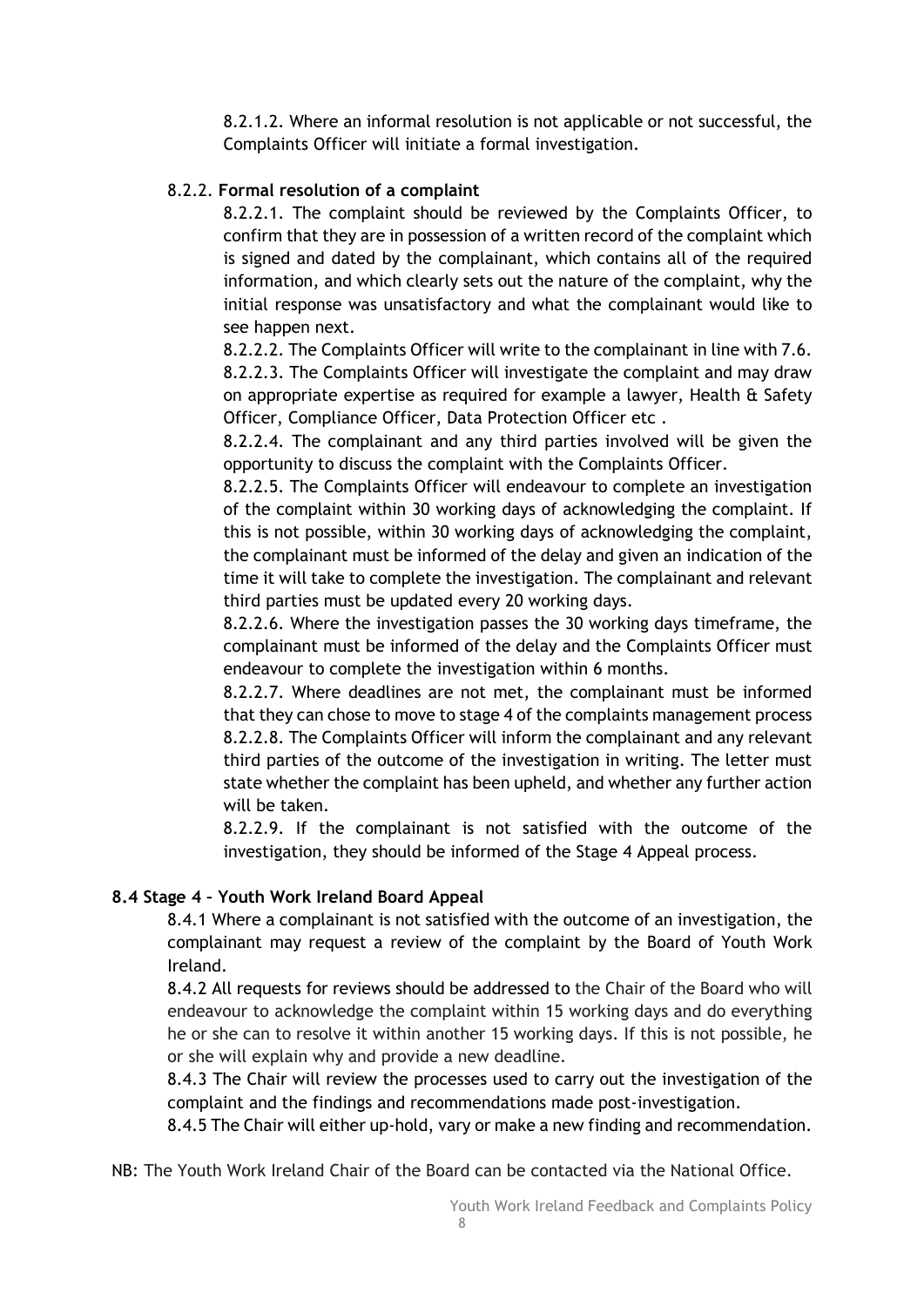## <span id="page-8-0"></span>**9 Anonymous Complaints**

9.1 In the event that an anonymous complaint is received, Youth Work Ireland National Office will note the issues raised and, where necessary try and resolve it appropriately. An anonymous complaint may be referred for investigation:

9.2 If there was good reason why the complaint was being made on an anonymous basis, for example, if there was a concern by the complainant that if their identity was revealed it could lead to negative consequences, also depending on the seriousness of the allegation being made, an investigation may or may not be conducted. This should be at the discretion of the CEO. If the allegation involves the CEO, it should be referred to the Chair of the Board.

9.3 If the allegation can be properly investigated either by talking to a third party witness, or with evidence provided within the complaint, and where there is no need for further contact with the anonymous complainant, an investigation may take place.

9.4 Any complaint involving a minor will be investigated and handled in a confidential manner according to the organisation's Safeguarding Policy.

9.5 In the case that a complaint cannot be fully investigated, the complaint will not be referred to in the staff file or will not in any other way impact upon normal working processes or staff roles etc., except if and when this has been agreed by all involved including the staff member named in the complaint.

9.6 If the complaint relates to the general service delivery this will be referred to the CEO and remedial action will be implemented if appropriate.

9.7 A record of all complaints will be retained on file by the Complaints Officer.

9.8 The organisation will continue to promote the complaints procedure and ensure appropriate supports are in place to facilitate complaints.

## <span id="page-8-1"></span>**10 Reporting on Complaints**

The Complaints Officer will prepare a report for the Board on a quarterly basis even if no new complaints were lodged. The report should include:

- The total number of complaints
- The nature of complaints
- The number of complaints resolved by informal means
- The outcome of any investigations into the complaints

#### **Complaints Process – Information for concerned individuals**

#### **Who can complain?**

1) Anyone who avails of the YWI National Office services or programmes and/or who interacts with the National Office staff in their professional role and capacity.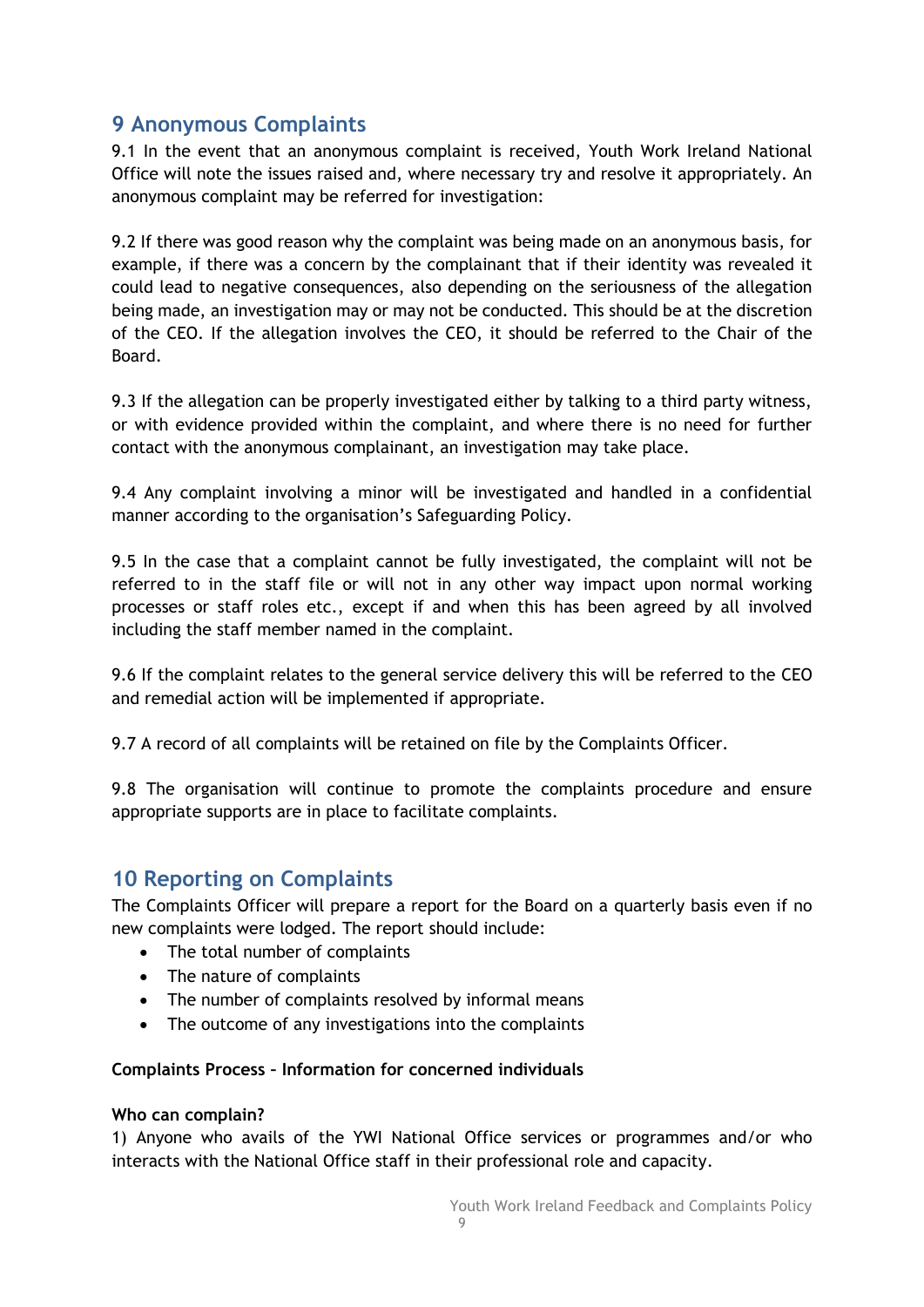2) An advocate may complain on the concerned person's behalf provided they have their written consent.

3) A parent / guardian may complain on behalf of a child.

#### **What can you complain about?**

1) a YWI National Office event or product that had an adverse effect

2) A decision made about you that affects you

5) A member of staff's actions in their professional role and capacity

#### **Important things to note:**

1) You have the right to complain when you are unhappy with an action taken by YWI National Office.

2) If the member of staff themselves cannot address your issue and if their line manager cannot either, then they will help you write down your complaint so that it can go to the Complaints Officer

3) If you make a complaint then you will not be treated differently following the complaint. Youth Work Ireland National Office sees feedback as a way to improve what we do.

## **Complaints involving staff:**

If you wish to make a complaint about a staff member

- Please tell the staff member first and seek direct resolution
- if this does not work out satisfactorily, inform their Line Manager
- if this is also not satisfactory, log a written complaint with the Complaints Officer

- in cases where the formal investigation by the Complaints Officer does not satisfy either, you can address an appeal request to the Chair of the Board

- If you wish to complain about the Complaints Officer then the complaint should go to the CEO, unless it is about the CEO also, in which case it should go to the Chair of the Board.

- should the Complaint Investigation process reveal that the Staff member breached either the Child Protection and Safeguarding policies, or the HR policy, or a law, then the Complaint may lead to disciplinary procedures and/or legal actions being entered into, as appropriate, and may lead to the Complaint going into the staff member's HR file. In all other cases, the Complaint will be only documented in the Complaints file and NOT in the HR records.

## **NB RE Unreasonable Complainant Behaviour**:

Unreasonable complainant behaviour will not be tolerated, such as if the complainant is aggressive, threatening, or makes excessive or inappropriate demands from the staff member, their line manager, the Complaints Officer, or anyone else they interact with in National Office about their complaint.

Unreasonable complainant behaviour includes unreasonable persistence, unreasonable demands, unreasonable lack of cooperation, unreasonable arguments, threats, intimidation or abuse.

Staff should record such behaviour.

Proportionate measures can and will be taken in response to such behaviour, and the staff member's line manager will support them in this where necessary. These can include for instance, placing a limitation on the channels and times the complainant may use to contact staff and/or asking the complainant to enter into an agreement about their future conduct.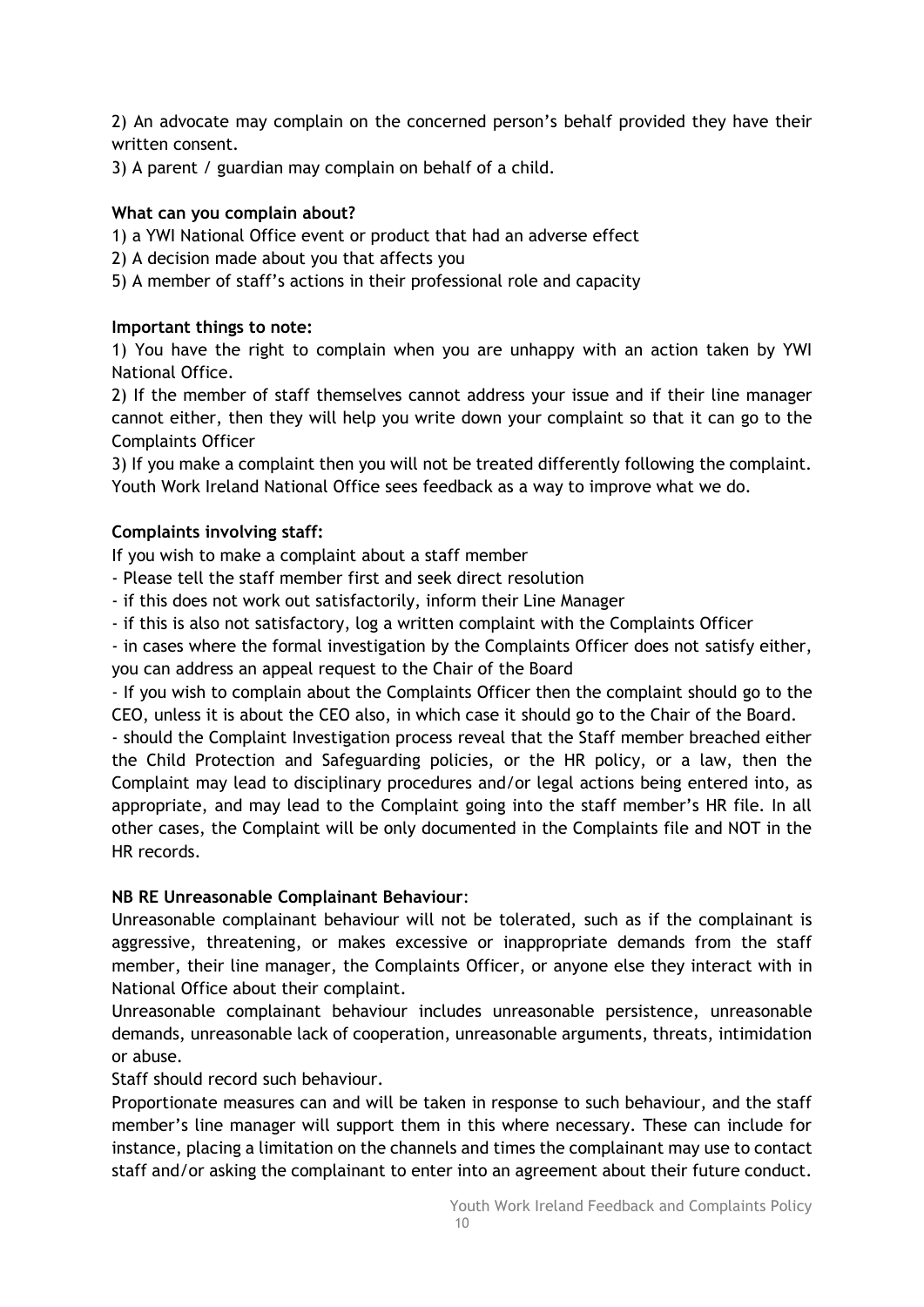#### **Support to Staff:**

While staff are encouraged to view feedback as a positive and a way for the organisation to learn and improve, the professional and personal needs of staff affected by feedback should be identified and addressed as such a process can cause significant stress, even when unreasonable complainant behaviour has not become an issue and even for what may appear to be minor complaints.

Individual responses will vary and so will the need for support for the staff member to deal with the physical and emotional stress of receiving a complaint about their work.

The Complaints Officer and the staff member's line manager must ensure that fair procedure and support are provided, and that respectful, empathetic and confidential treatment are afforded to staff. This begins with being advised of their rights, which include:

- Time to deal with and respond to the complaint;
- Opportunity to give their side of the story;
- Opportunity to be accompanied and supported by a work colleague, trade union representative or other official, during the investigation;
- Emphasis on resolution, not blame.
- A process to appeal decisions taken on the basis of the complaint, that negatively affect them either professionally or personally.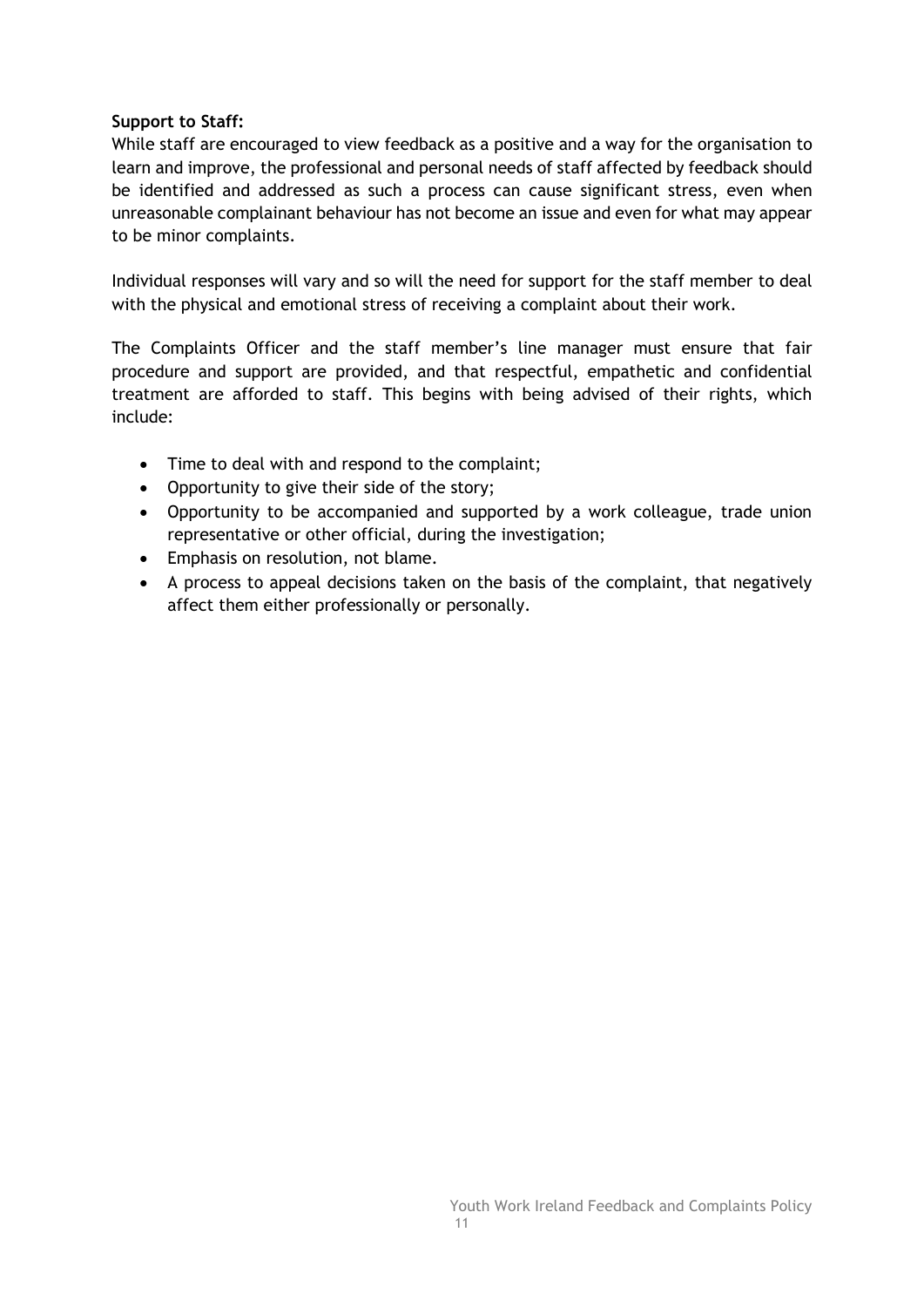## <span id="page-11-0"></span>**Complaints Record Form (Appendix 1)**

| Complaint received by (staff members' name): ___________________________________                                                                       |
|--------------------------------------------------------------------------------------------------------------------------------------------------------|
| Complaint received by post? In person? Scanned in an email? Please choose as appropriate<br>Is there any attachments/ supporting documents? Yes or No? |
| <b>Complainant details:</b>                                                                                                                            |
|                                                                                                                                                        |
|                                                                                                                                                        |
|                                                                                                                                                        |
|                                                                                                                                                        |
| If a complaint is being made on behalf of someone else:                                                                                                |
|                                                                                                                                                        |
|                                                                                                                                                        |
|                                                                                                                                                        |

4. Does the representative have the complainant's written consent to represent their interests? (unless the case pertains to a child/a vulnerable person where this is irrelevant) Yes No

\_\_\_\_\_\_\_\_\_\_\_\_\_\_\_\_\_\_\_\_\_\_\_\_\_\_\_\_\_\_\_\_\_\_\_\_\_\_\_\_\_\_\_\_\_\_\_\_\_\_\_\_\_\_\_\_\_\_\_\_\_\_\_\_\_\_\_\_\_\_\_\_\_\_\_\_\_\_ \_\_\_\_\_\_\_\_\_\_\_\_\_\_\_\_\_\_\_\_\_\_\_\_\_\_\_\_\_\_\_\_\_\_\_\_\_\_\_\_\_\_\_\_\_\_\_\_\_\_\_\_\_\_\_\_\_\_\_\_\_\_\_\_\_\_\_\_\_\_\_\_\_\_\_\_\_\_

\_\_\_\_\_\_\_\_\_\_\_\_\_\_\_\_\_\_\_\_\_\_\_\_\_\_\_\_\_\_\_\_\_\_\_\_\_\_\_\_\_\_\_\_\_\_\_\_\_\_\_\_\_\_\_\_\_\_\_\_\_\_\_\_\_\_\_\_\_\_\_\_\_\_\_\_\_\_ \_\_\_\_\_\_\_\_\_\_\_\_\_\_\_\_\_\_\_\_\_\_\_\_\_\_\_\_\_\_\_\_\_\_\_\_\_\_\_\_\_\_\_\_\_\_\_\_\_\_\_\_\_\_\_\_\_\_\_\_\_\_\_\_\_\_\_\_\_\_\_\_\_\_\_\_\_\_

Details of the complaint (If insufficient space, attach extra pages). Please include:

- Who was involved?
- What happened, where and when?
- What are you concerned about?
- Have you done anything already to resolve this matter?
- What would you like to see happen?